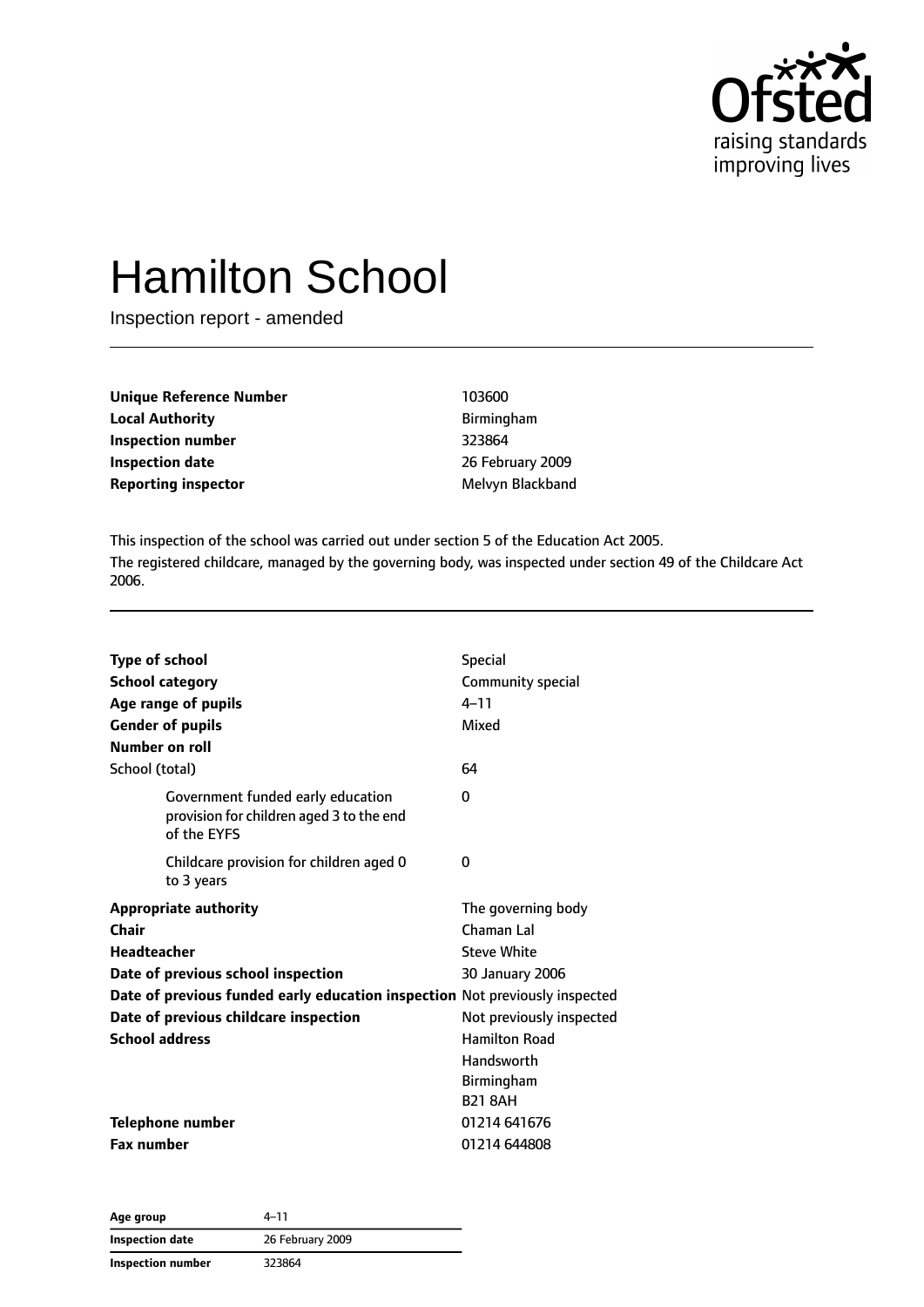# **Amended Report Addendum**

Report updated to resolve formatting inconsistency

© Crown copyright 2009

Website: www.ofsted.gov.uk

This document may be reproduced in whole or in part for non-commercial educational purposes, provided that the information quoted is reproduced without adaptation and the source and date of publication are stated.

Further copies of this report are obtainable from the school. Under the Education Act 2005, the school must provide a copy of this report free of charge to certain categories of people. A charge not exceeding the full cost of reproduction may be made for any other copies supplied.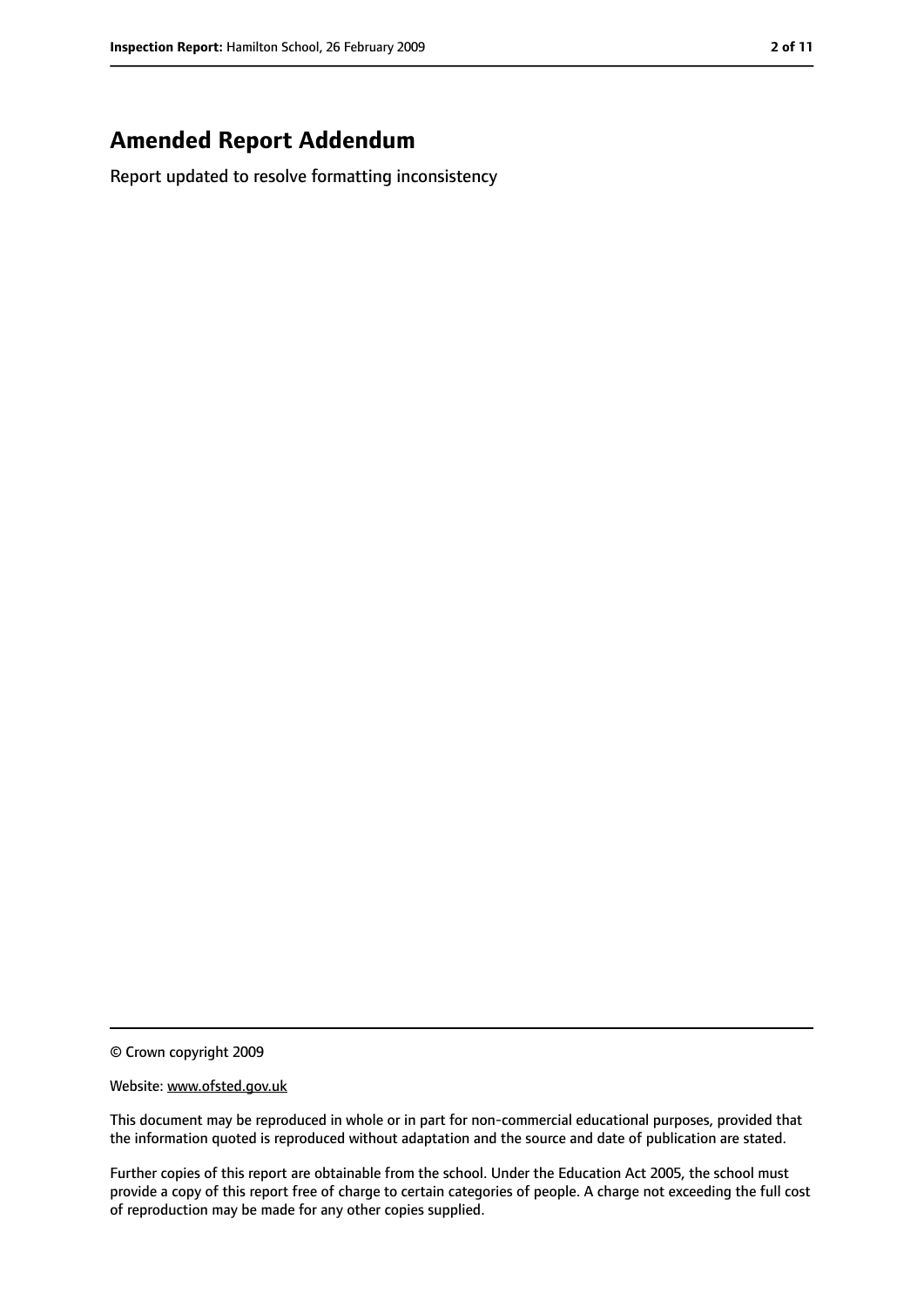# **Introduction**

The inspection was carried out by two Additional Inspectors.

## **Description of the school**

The school provides primarily for pupils with autistic spectrum disorders and those with speech, language and communication difficulties. A small minority have moderate learning difficulties or behavioural, social and emotional difficulties. The ethnicity of pupils reflects the multicultural nature of the local area. Almost half are supported through specific minority ethnic funding and almost all of these are at the early stages of English language acquisition. There are three times as many boys as girls.

#### **Key for inspection grades**

| Grade 1 | Outstanding  |
|---------|--------------|
| Grade 2 | Good         |
| Grade 3 | Satisfactory |
| Grade 4 | Inadequate   |
|         |              |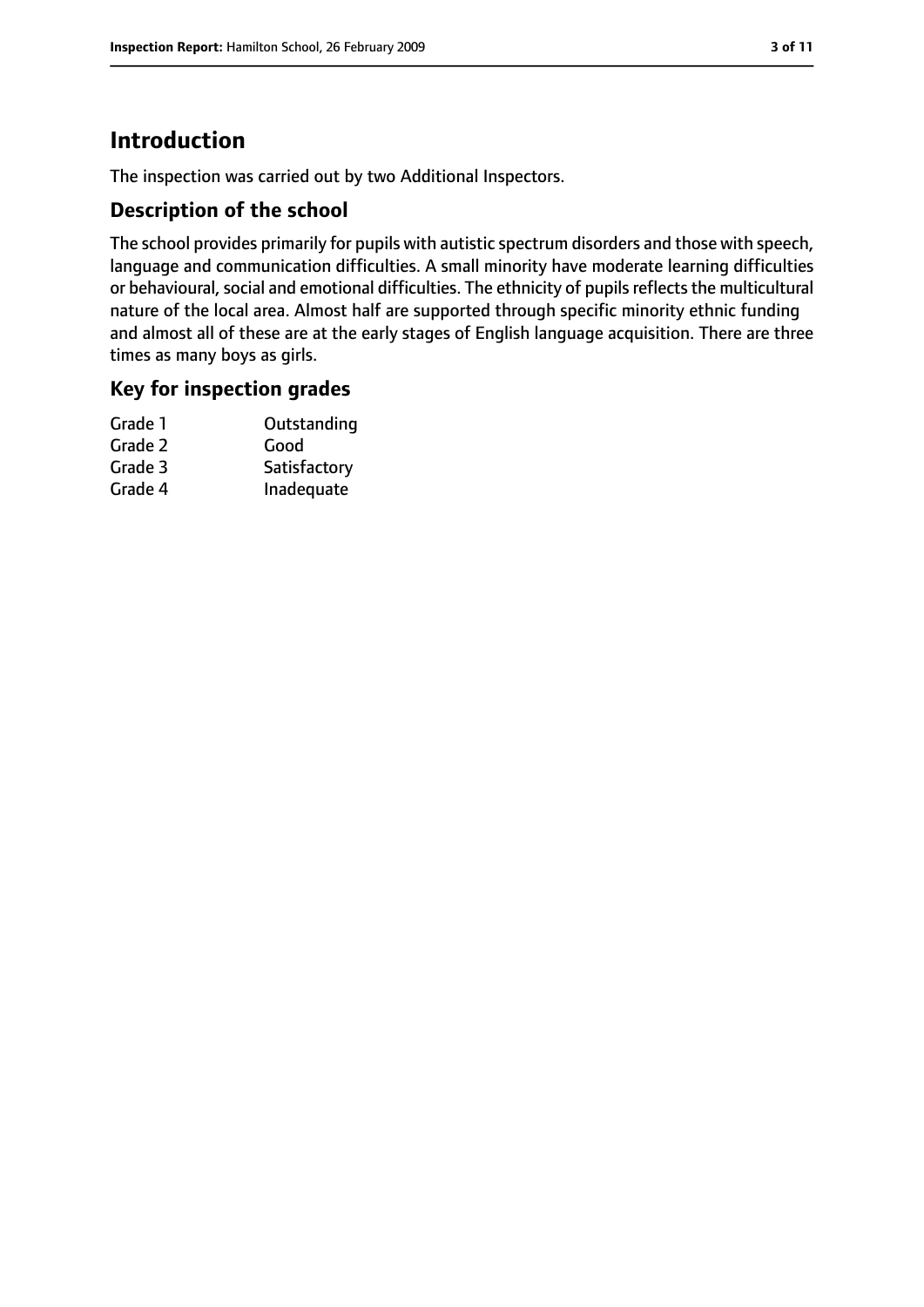# **Overall effectiveness of the school**

#### **Grade: 2**

This is a good school which has outstanding features in terms of the pupils' excellent personal development and in elements of the care and support they receive. Pupils achieve well and a few make outstanding progress. The few in the Early Years Foundation Stage achieve very well in all areas of their development. Lessons are interesting and well paced. Literacy and numeracy are well taught because of the good use of national strategies which adds rigour to lessons. Pupils enjoy the challenging activities and respond by trying their best. They make good progress; this includes the many with autism and those at the early stages of learning English. There are effective strategies to support these pupils' communication and social development that enable them to overcome the additional barriers to their learning. Teachers know their pupils well, but there are some inconsistencies in the way that the small steps in their progress are recorded. As a result, the pupils' targets are not always focused clearly enough on each individual's learning needs. Consequently, they do not always have sufficiently clear guidance on how to improve. All the pupils make outstanding gains in their personal development because the school provides them with exceptional support and many opportunities to improve their personal skills. This underpins their academic achievements.

Pupils thrive within the caring ethos of the school. They feel safe and well supported and this is evident through the very good relationships they have with staff, who in turn, manage pupils' behaviour very well. Pupils learn how to be healthy, to keep safe and gradually to take responsibility for their own conduct. Pupils attend very regularly. They love coming to school and parents are, almost without exception, very pleased for their children to attend, knowing they are happy and are making good progress. One parent's comment wastypical, 'My daughter has changed so much for the better since attending this school.'

The good curriculum provision is enriched by the varied opportunities to interact with the community and by the effective programmes in the basic skills of literacy and numeracy. Activities are well matched to pupils' ability. This has a positive impact on their confidence and motivation to learn. The curriculum is effectively adapted to meet the needs of pupils with autism. Teachers make good use of a range of effective techniques, involving visual cues and signs and symbols, to enable these pupils to work without confusion or frustration and thus to make equally good progress.

School leaders have improved several important aspects of provision since the previous inspection. For example, teachers monitor pupils' progress more effectively than at the time of the previous report and this has led them to have higher expectations of achievements. The curriculum has also been significantly improved in science and information and communication technology (ICT), and the management of pupils' behaviour and their spiritual, moral, social and cultural development have become strengths of the school. The governing body issupportive and provides a good and improving standard of strategic leadership. The school's leaders, especially since the appointment of the present headteacher, have developed the evaluation of the school's work extremely effectively. This indicates that, together with the drive and enthusiasm of the senior team, the school now has a good capacity to build on the progress made since the previous inspection.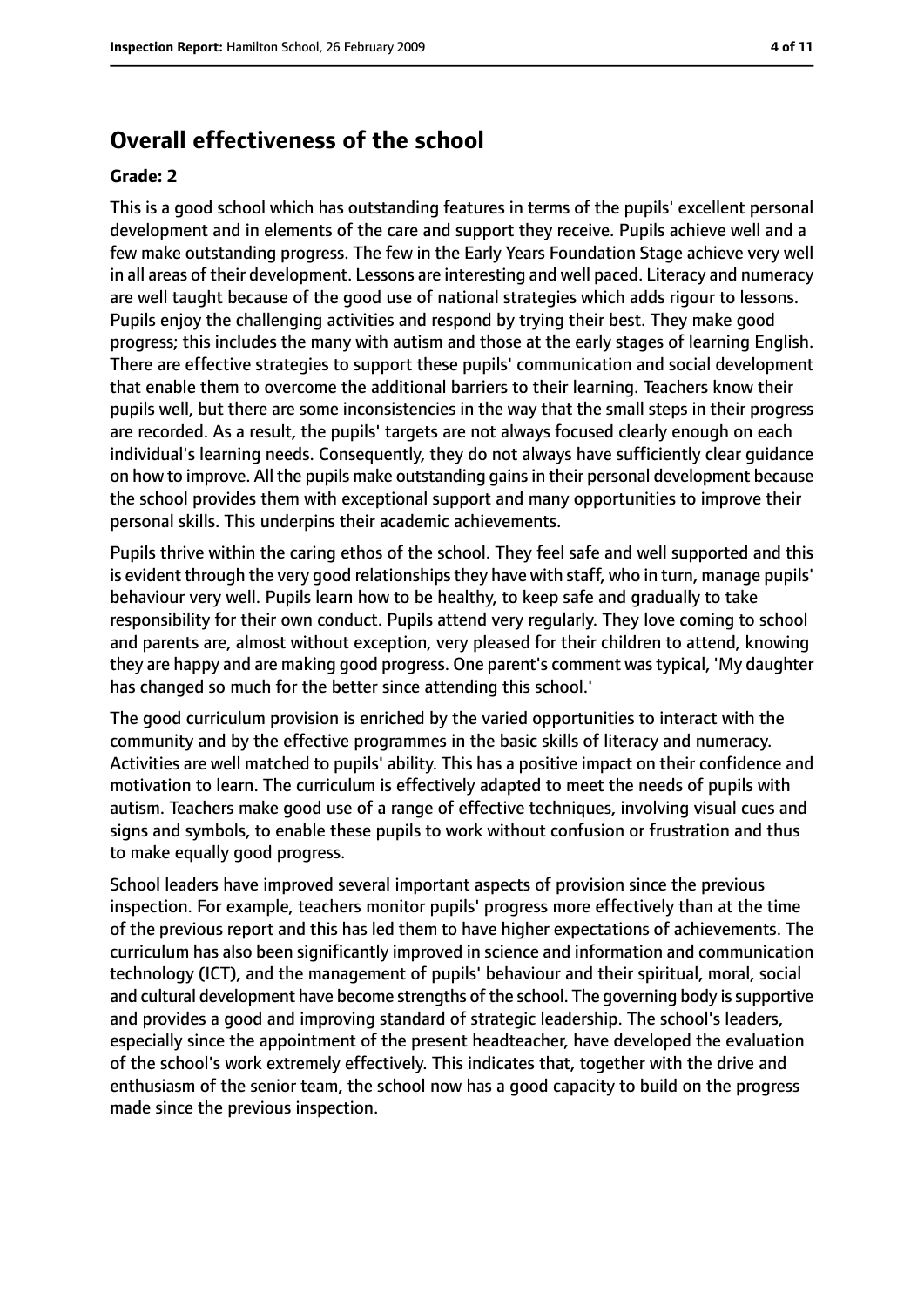# **Effectiveness of the Early Years Foundation Stage**

#### **Grade: 1**

Children make exceptional progress because the staff know them very well and demonstrate this by the excellent standards of planning and teaching, tailored to the needs of each individual. The assessment and recording of children's progress is excellent and this makes a significant contribution to their progress. Children are continually encouraged to develop their communication skills through the effective use of symbols and signing. They receive a high level of individual attention by caring and competent support staff and there are excellent relationships with parents and professional agencies. As a result, they make outstanding progress in their personal development. This provides a very good basis for their future success in the school. The department is very well led and managed.

# **What the school should do to improve further**

- Ensure that the small steps in pupils' learning are recorded consistently.
- Raise achievement further by setting suitably focused and challenging learning targets which give pupils clear guidance about how they can improve their work.

# **Achievement and standards**

#### **Grade: 2**

The rate of pupils' progress has improved since the previous inspection. This is because of improvements in teaching and monitoring of their performance, which have led to higher expectations of their achievements. Achievement is good and teachers quickly intervene when any slowdown in performance is noted. Although their attainment remains far below that which is expected in mainstream schools, most of the pupils are making good progress and a few have done exceptionally well. All pupils achieve well in learning basic skills and their progress in science and ICT has significantly improved since the previous inspection. They make very good progress in meeting challenging targets in communication and personal development and this has a strong impact on their academic success.

# **Personal development and well-being**

#### **Grade: 1**

Pupils' excellent progress in personal development reflects the school's strong emphasis on moral and social values. They respond to its clear rules and as a result, their attitudes to learning and their rates of achievement quickly improve. They feel very safe and confident and know what is expected of them within the school's calm and supportive atmosphere. They respond by behaving extremely well. Spiritual, moral, social and cultural development is outstanding. Pupils embrace a range of other cultures and celebrate these in displays and assemblies. As a result, they have a very good understanding of cultural diversity and the importance of community cohesion. They also contribute to the school community by relating very well to adults and each other. They gradually develop a strong awareness of the importance of healthy lifestyles through the many opportunities to take part in physical activity and their very clear understanding of the importance of healthy eating. For instance, they enjoy their school dinners and look forward to the healthy options. They make good progress in basic skills and communication and this helps them to thrive when they leave to go into secondary schools. Pupils' strong sense of enjoyment is demonstrated by their very regular attendance. They are emphatic that they feel free from bullying or unpleasantness and that they look forward to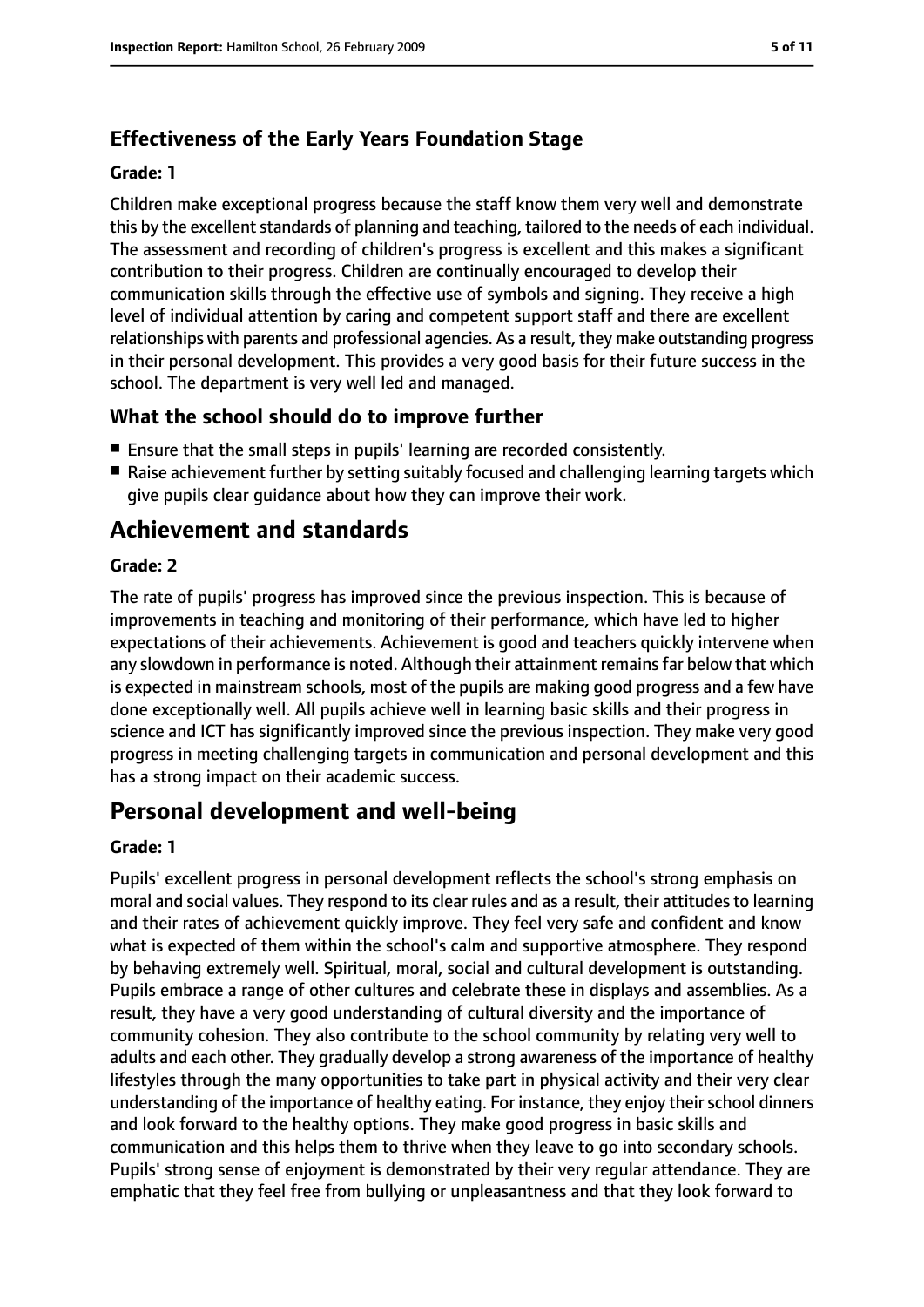coming to school. The many parents who returned questionnaires confirmed this and praised the school for its positive impact on their children's lives. A parent commented, 'My son really enjoys school. He is close to his teacher, who he looks up to.'

# **Quality of provision**

# **Teaching and learning**

#### **Grade: 2**

Teachers know pupils very well and this enables them to plan interesting, well paced lessons. They have effective procedures to assess and measure progress but the small steps in progress which the pupils make are not always recorded consistently. Teaching standards, however, are good throughout the school as a result of the regular and consistent monitoring by the senior team. Pupils gain confidence to learn new things, effectively assisted by the high level of individual tuition they receive from well trained teaching assistants. There are very good strategies for supporting pupils in developing their communication. These are particularly effective in developing the confidence and motivation of pupils with autism and those at the early stages of learning English. Teachers manage the pupils' behaviour very well. Classrooms are orderly and calm places of learning and this has a significant impact on raising pupils' achievement.

# **Curriculum and other activities**

#### **Grade: 2**

Pupils enjoy a carefully constructed curriculum, which is well adapted to their individual needs. The excellent levels of support for those with additional difficulties ensures that all pupils have equal access to good learning opportunities. There are good opportunities for them, where appropriate, to take part in lessons at a neighbouring mainstream school. The very good provision for the development of pupils' personal skills has a significant impact on their achievement. The school's procedures to develop pupils' communication, together with good programmes in basic literacy and numeracy skills, are effective both in promoting their confidence and supporting learning in other subjects. Learning targets for individual pupils are, however, sometimes not focused sharply enough. There is a wide range of activities to enrich pupils' learning experiences and to take them out of the classroom, enabling them to learn new things in different situations. For example, the residential trips are a highlight of the year and add substantially to their social skills, self-confidence and their interest in learning.

# **Care, guidance and support**

#### **Grade: 2**

The school provides a high standard of care for all of its pupils. All procedures for safeguarding them meet current government requirements. Pupils are very well supported and there are excellent links with parents. Parents report a high degree of satisfaction with their level of involvement in their children's education. Pupils receive effective support from school staff as they are about to move to secondary education. Pupils feel secure and happy due to excellent procedures for managing their behaviour On occasions when behaviour becomes challenging, it is dealt with calmly and with concern for well-being. Teachers, however, do not always write the pupils' learning targets with sufficient precision to enable them to understand how to improve their academic work.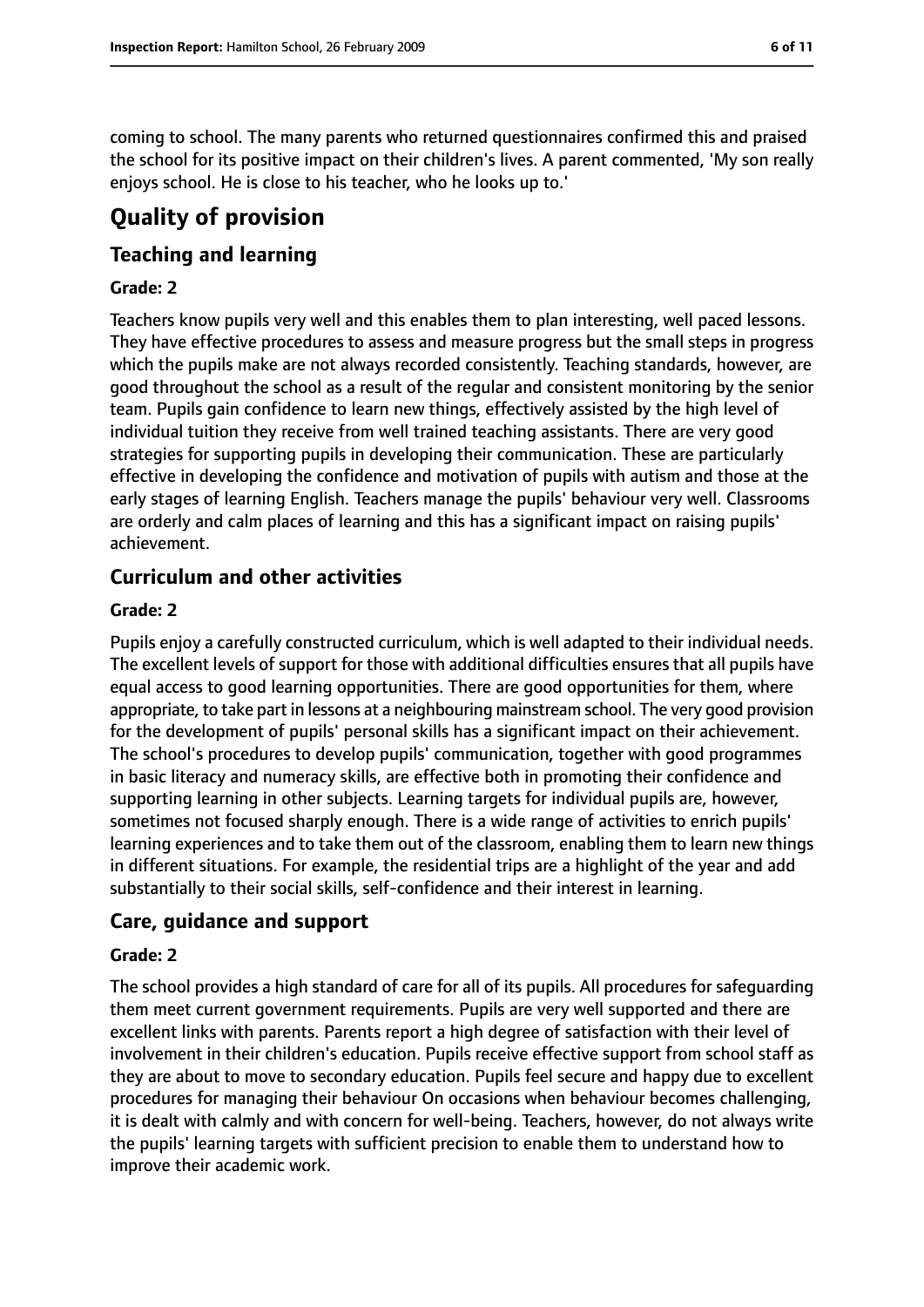## **Leadership and management**

#### **Grade: 2**

Leadership and management are good. The recently-appointed and experienced headteacher has made exceptional advances in the quality of procedures to monitor and evaluate the school's performance. As a result, he has quickly made a strong impact in leading staff and governors to refocus the school's priorities to establish an even greater emphasis on improving the pupils' achievement and personal development. He has been well supported by the leadership team. Systems have been effectively linked to procedures for managing the performance of teachers and other staff. This is making a significant contribution to consolidating the consistency of teaching and, in turn, pupils' good achievement. The school is a cohesive multi- cultural community. Leaders have continued to be rigorous and successful in helping the pupils to develop their understanding and commitment to the cohesiveness of their immediate and more distant communities. The senior staff regularly monitor pupils' academic performance and leaders maintain a good overview of pupils' progress. The school's leaders, for instance, have implemented procedures which make it easier for teachers to track the progress which pupils make. The senior team are aware, however, that teachers do not always set clear enough targets. Morale is high in the school and communication is excellent. Governors have significantly extended their role since the previous inspection and now effectively monitor each aspect of the school's performance and provide strong support to pupils and staff.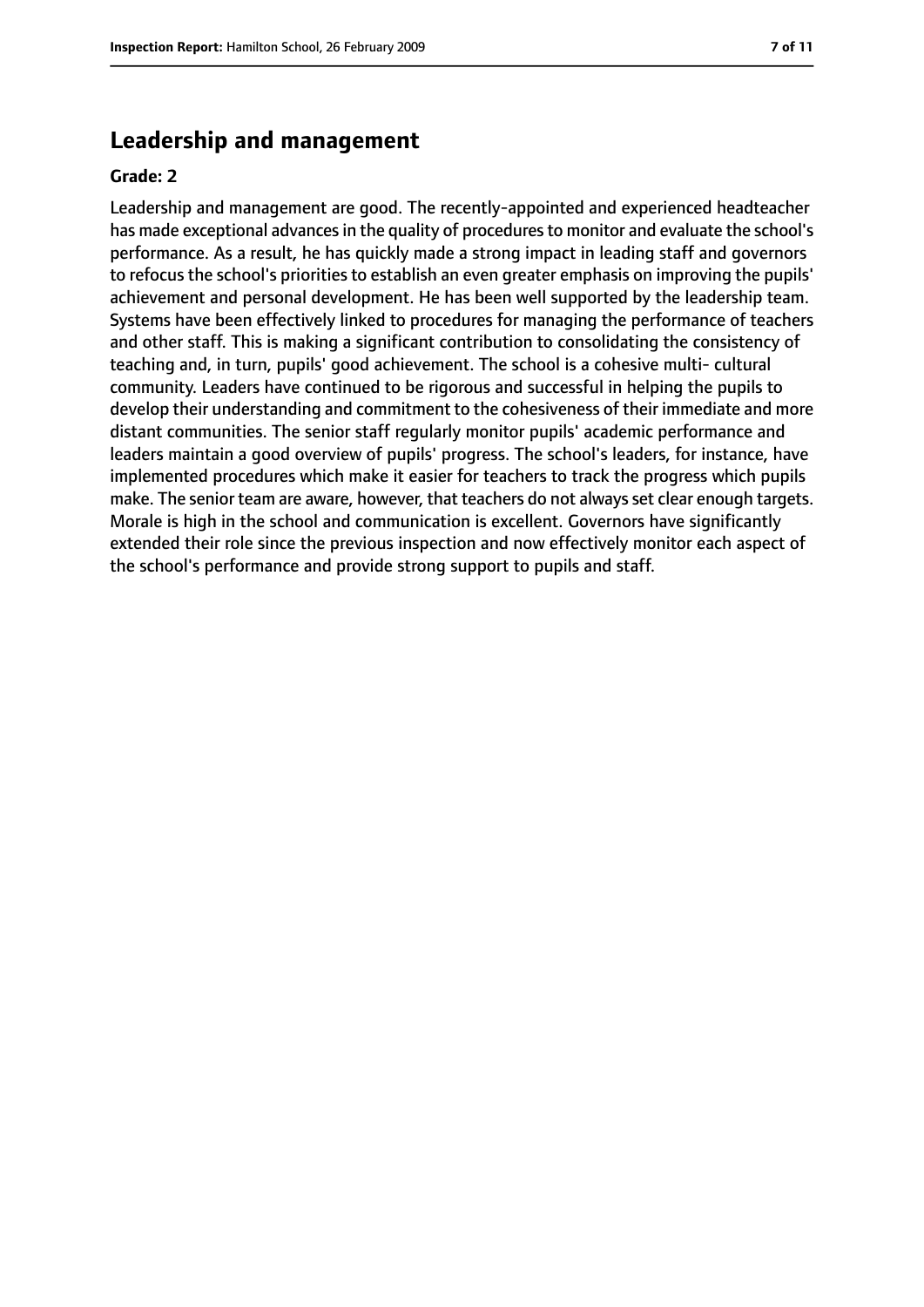**Any complaints about the inspection or the report should be made following the procedures set out in the guidance 'Complaints about school inspection', which is available from Ofsted's website: www.ofsted.gov.uk.**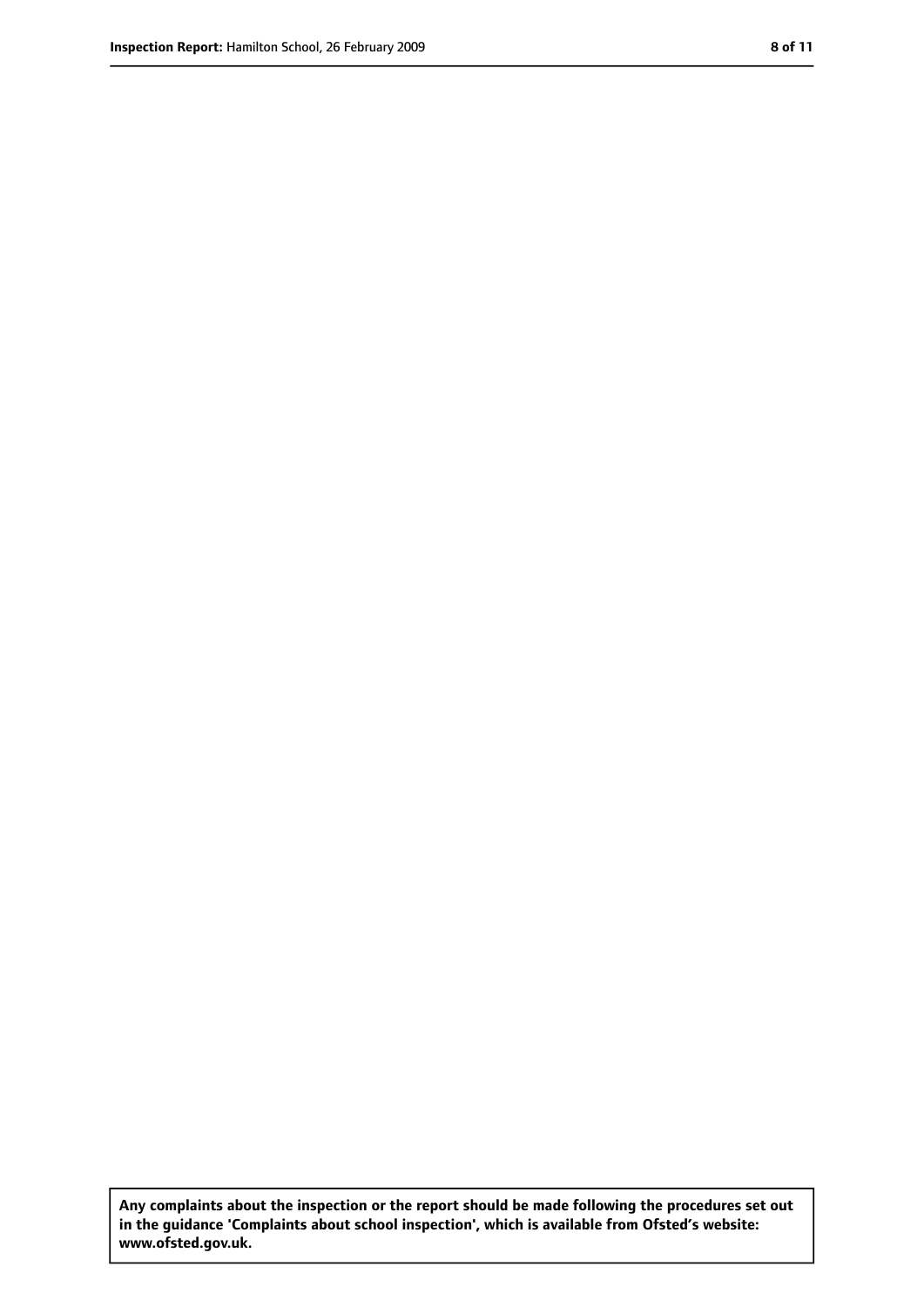# **Inspection judgements**

| $\lq$ Key to judgements: grade 1 is outstanding, grade 2 good, grade 3 satisfactory, and | <b>School</b> |
|------------------------------------------------------------------------------------------|---------------|
| arade 4 inadequate                                                                       | Overall       |

## **Overall effectiveness**

| How effective, efficient and inclusive is the provision of<br>education, integrated care and any extended services in meeting the<br>needs of learners? |     |
|---------------------------------------------------------------------------------------------------------------------------------------------------------|-----|
| Effective steps have been taken to promote improvement since the last<br>inspection                                                                     | Yes |
| How well does the school work in partnership with others to promote learners'<br>well being?                                                            |     |
| The capacity to make any necessary improvements                                                                                                         |     |

# **Effectiveness of the Early Years Foundation Stage**

| How effective is the provision in meeting the needs of children in the<br>l EYFS?            |  |
|----------------------------------------------------------------------------------------------|--|
| How well do children in the EYFS achieve?                                                    |  |
| How good are the overall personal development and well-being of the children<br>in the EYFS? |  |
| How effectively are children in the EYFS helped to learn and develop?                        |  |
| How effectively is the welfare of children in the EYFS promoted?                             |  |
| How effectively is provision in the EYFS led and managed?                                    |  |

# **Achievement and standards**

| How well do learners achieve?                                                  |  |
|--------------------------------------------------------------------------------|--|
| The standards <sup>1</sup> reached by learners                                 |  |
| How well learners make progress, taking account of any significant variations  |  |
| between groups of learners                                                     |  |
| How well learners with learning difficulties and/or disabilities make progress |  |

# **Annex A**

<sup>&</sup>lt;sup>1</sup>Grade 1 - Exceptionally and consistently high; Grade 2 - Generally above average with none significantly below average; Grade 3 - Broadly average to below average; Grade 4 - Exceptionally low.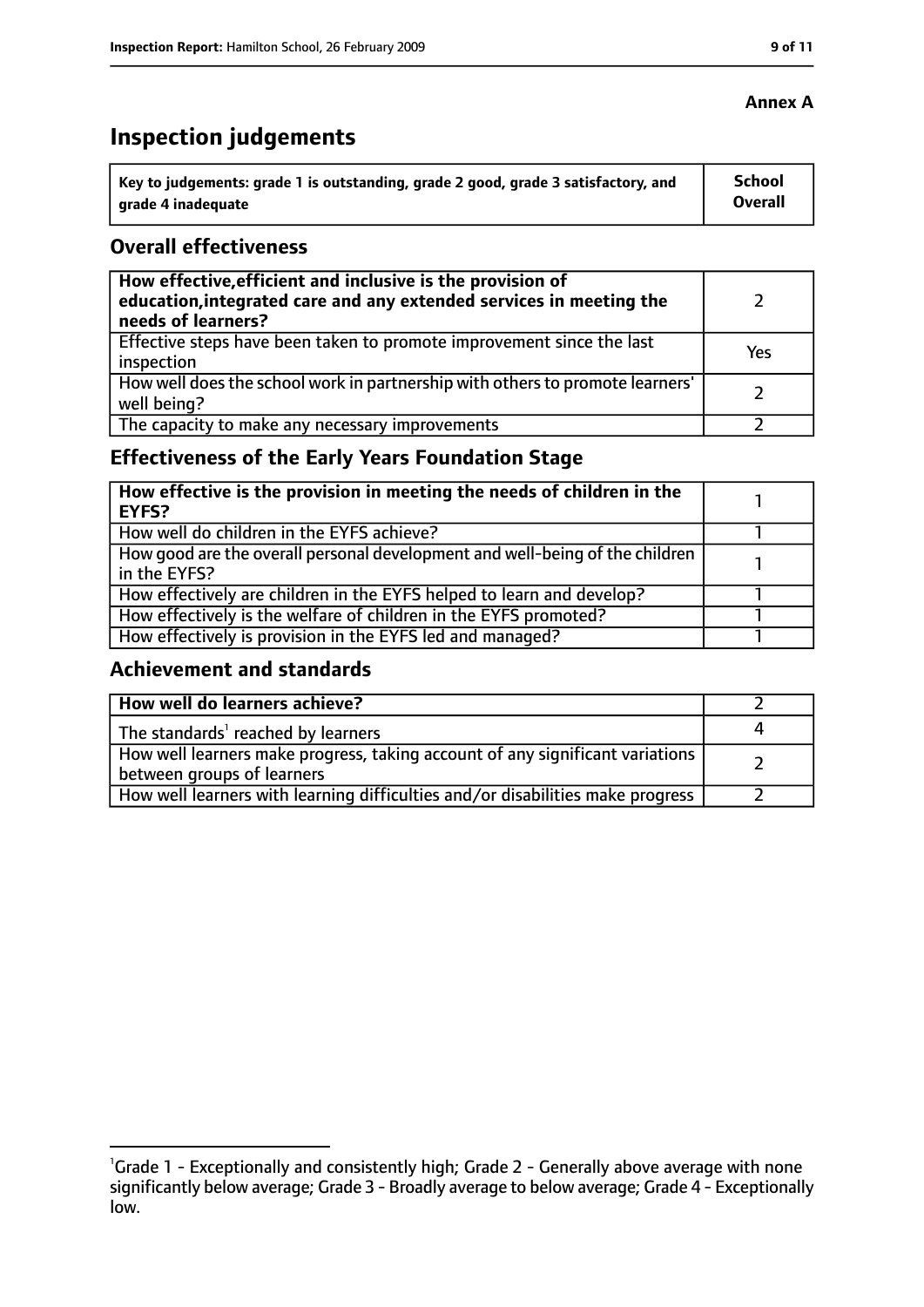# **Personal development and well-being**

| How good are the overall personal development and well-being of the<br>learners?                                 |  |
|------------------------------------------------------------------------------------------------------------------|--|
| The extent of learners' spiritual, moral, social and cultural development                                        |  |
| The extent to which learners adopt healthy lifestyles                                                            |  |
| The extent to which learners adopt safe practices                                                                |  |
| The extent to which learners enjoy their education                                                               |  |
| The attendance of learners                                                                                       |  |
| The behaviour of learners                                                                                        |  |
| The extent to which learners make a positive contribution to the community                                       |  |
| How well learners develop workplace and other skills that will contribute to<br>their future economic well-being |  |

# **The quality of provision**

| How effective are teaching and learning in meeting the full range of<br>learners' needs?              |  |
|-------------------------------------------------------------------------------------------------------|--|
| How well do the curriculum and other activities meet the range of needs and<br>interests of learners? |  |
| How well are learners cared for, quided and supported?                                                |  |

# **Leadership and management**

| How effective are leadership and management in raising achievement<br>and supporting all learners?                                              |     |
|-------------------------------------------------------------------------------------------------------------------------------------------------|-----|
| How effectively leaders and managers at all levels set clear direction leading<br>to improvement and promote high quality of care and education |     |
| How effectively leaders and managers use challenging targets to raise standards                                                                 | 3   |
| The effectiveness of the school's self-evaluation                                                                                               |     |
| How well equality of opportunity is promoted and discrimination eliminated                                                                      |     |
| How well does the school contribute to community cohesion?                                                                                      |     |
| How effectively and efficiently resources, including staff, are deployed to<br>achieve value for money                                          |     |
| The extent to which governors and other supervisory boards discharge their<br>responsibilities                                                  |     |
| Do procedures for safequarding learners meet current government<br>requirements?                                                                | Yes |
| Does this school require special measures?                                                                                                      | No  |
| Does this school require a notice to improve?                                                                                                   | No  |